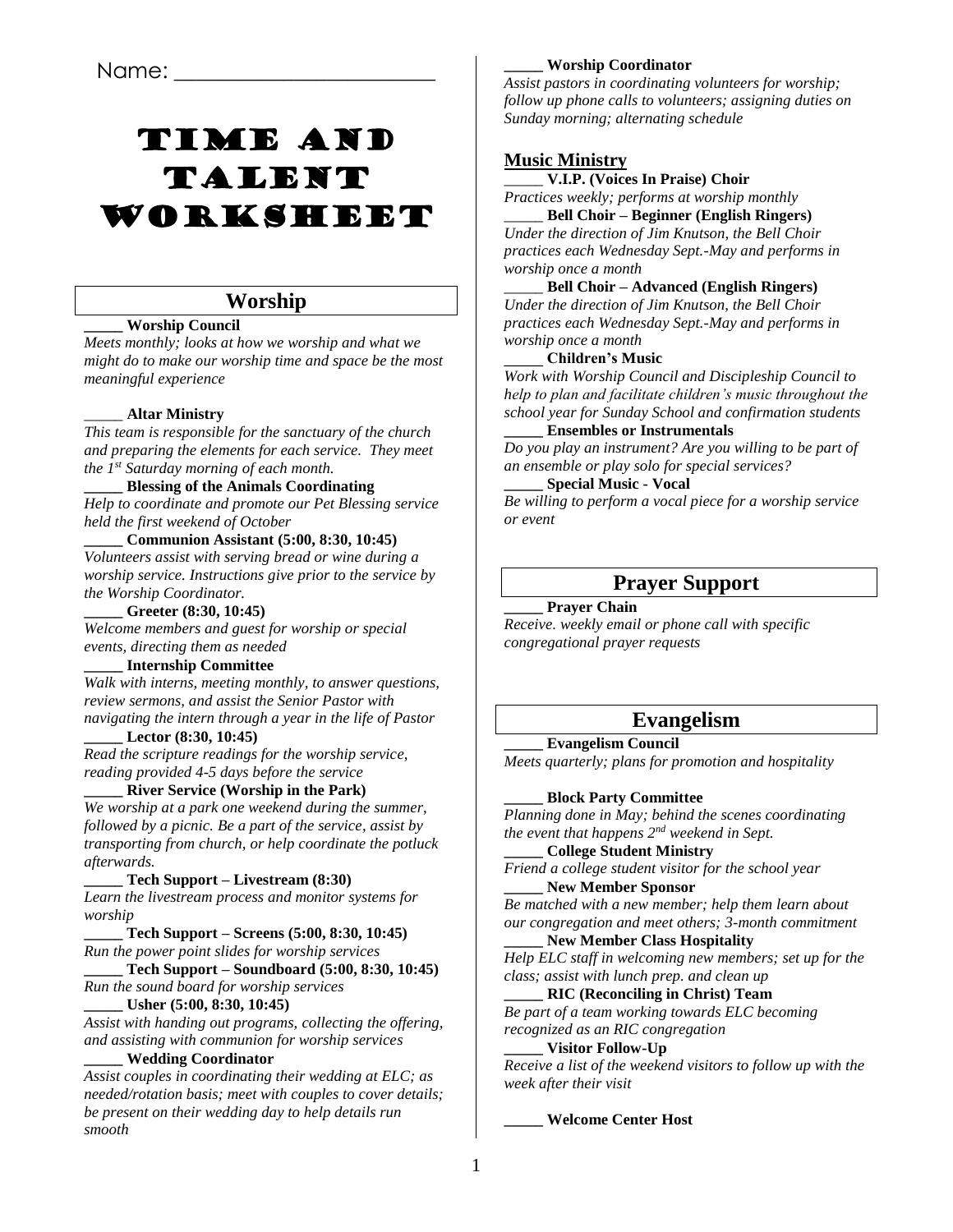*Provide information, answer questions, and assist with sign up for classes, events, and activities, between services Sunday morning*

# **Ministry**

### **\_\_\_\_\_ Ministry Council**

*Meets monthly; looks at how our members can "give back" to the community and the world; plans quarterly programs to promote serving others*

### **\_\_\_\_\_ Sacred Sewers**

*Small at home sewing projects for milestones – some cross stitch, machine sewn Bible covers, etc.*

### **Community Care (Volunteers)**

**\_\_\_\_\_ Causeway**

### **\_\_\_\_\_ Clothes Closet**

**\_\_\_\_\_ Come for Supper – Our Saviors**

*English Lutheran staffs 5-6 volunteers to serve dinner the first Tuesday of each month from 4:30-6pm. We also ask for donations of fruit and milk and need someone to shop for items not collected and drop all items off in the afternoon.*

### **\_\_\_\_\_ Coulee Region Hunger Walk**

*Be part of the planning committee to organize the annual Hunger Walk for our area*

### **\_\_\_\_\_ Habitat for Humanity**

**\_\_\_\_\_ Hope Restores**

**\_\_\_\_\_ Jail Ministry**

*Assist with worship and/or music, ministering to men and women 4x/year*

### **\_\_\_\_\_ Mobile Meals Delivery**

*Pick up a regular route or be put on a substitute list; ELC responsible for staffing first 15 days of the month*

### **\_\_\_\_\_ Share the Bounty**

*Work with the Hunger Task Force on behalf of the church 2x/year between Aug.-Oct.; gather donated food items from vendors at the Onalaska Farmer's Market and package for transportation*

### **\_\_\_\_\_ Sugar Creek Bible Camp**

*Assist with Sugar Creek work days; Tuesday year round and/or a week in the Spring; tasks such as mowing, painting, repairs, and basic property upkeep*

**\_\_\_\_\_ WAFER**

### **\_\_\_\_\_ Warming Center**

*Nov.-Apr. – help to either provide meals or volunteer in person with intake and various other duties; ELCA nights are the first two Fridays of the month*

> *Other organizations in the community you think ELC should look into collaborating with:*

*\_\_\_\_\_\_\_\_\_\_\_\_\_\_\_\_\_\_\_\_\_\_\_\_\_\_\_\_\_\_\_\_\_\_\_*

### **\_\_\_\_\_ Donations Delivery**

*Deliver donations 2x/month to designated organizations we consistently collect items for at church*

### **Food Ministry**

### **\_\_\_\_\_ Coffee Preparation (Sundays)**

*Fellowship hour runs from 9:30-10:30 every Sunday from Sept.-May in the Fellowship Hall; volunteers sign up on rotating basis to make coffee and put together snack trays as well as cleaning up. Actual commitment time is 9-11am*

### **\_\_\_\_\_ Funeral Lunches (serve)**

*Volunteer to help set up, serve, and clean up for funeral lunches as needed for 2 months at a time – Jan-Feb, Mar-Apr, May-June, July-Aug, Sept-Oct, or Nov-Dec. This includes set up, serving, and clean up.*

### **\_\_\_\_\_ Pancake Breakfast (fourth Sundays)**

*Assist in preparing, serving, and cleaning up after Sunday breakfast the fourth Sunday of the month.*

### **\_\_\_\_\_ Provided Baked Goods**

*Provide baked goods for an event, meeting, or gathering held at English Lutheran; based on congregational need*

# **\_\_\_\_\_ Sunday Breakfast (second Sundays)**

*Assist in preparing, serving, and cleaning up after Sunday breakfast the second Sunday of the month.*

# **\_\_\_\_\_ Sunshine Ministry**

*Provide meals for members, hospitalized, had a baby, or simply needs our support; based on congregational needs.*

# **\_\_\_\_\_ Wednesday Night Meals**

*Suppers served at 5:30pm on Wednesday evenings, Sept.- May. Assist with the preparation of the meals, service, and/or clean up. Time commitment varies depending on your availability.*

### **Global Concerns**

### **\_\_\_\_\_ Companion Synod Team**

*Works to support the Synod wide partnership with our global partners*

### **\_\_\_\_\_ Intergenerational Mission Trips**

*Help plan, organize, publicize our yearly mission trips – or – be a participant of a trip)*

### **\_\_\_\_\_ Quilters (Lutheran World Relief)**

*Tuesday mornings, Sept.-May, 9-11am;help to create basic quilts; training available*

### **\_\_\_\_\_ Middle East Prayer Vigil**

*Plans monthly prayer vigil for peace with justice in the Middle East; also provides resources for education and advocacy*

#### **\_\_\_\_\_ World Hunger Team**

*Responsible for keeping the congregation informed on hunger issues using resources from the ELCA – Hunger Appeal, Bread for the World, and other hunger related resources*

# **Membership Care**

### **\_\_\_\_\_ Caring Ministry Visitation**

*Could you commit to a weekly or monthly visit to a member of our congregation that is unable to leave their home, assisted living facility, or nursing home? They would love to visit with you.* 

### **\_\_\_\_\_ Congregational Pen Pal**

*Connect with members through letters or emails on a regular basis*

**\_\_\_\_\_ Healing Ministry**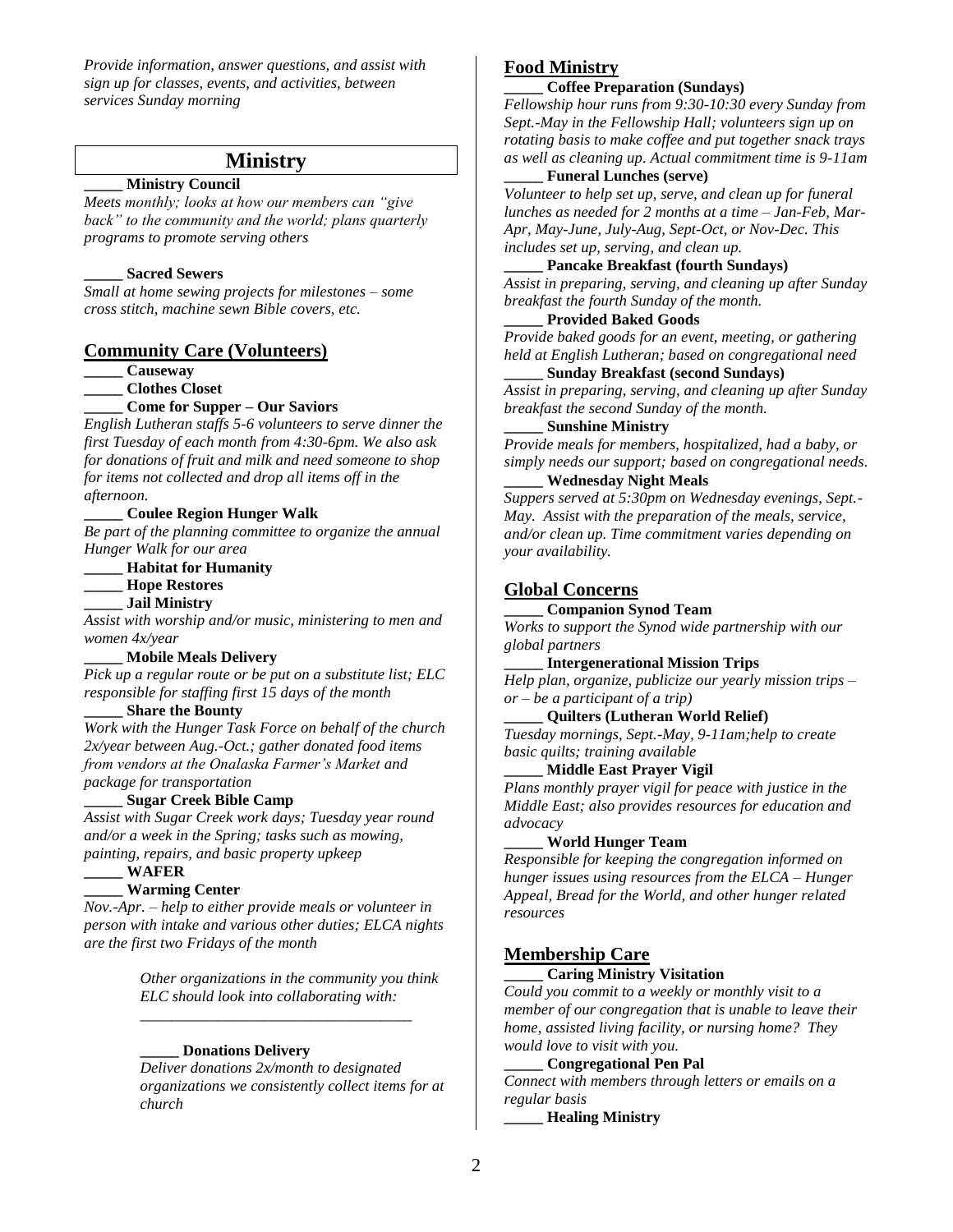# **Fellowship**

### **\_\_\_\_\_ Fellowship Council**

*Meets monthly, planning monthly fellowship events/activities for all ages as well as larger quarterly events*

### **\_\_\_\_\_ Advent Fellowship Volunteer**

*Share your time and creativity planning an evening of fellowship and Advent related crafts; typically 2nd Sunday in December*

### **\_\_\_\_\_ Assist with Fellowship Events**

*What is your gift? How can you be part of fellowship events?*

> **\_\_\_\_\_ Kitchen Help \_\_\_\_\_ Decorating \_\_\_\_\_ Planning**

### **\_\_\_\_\_ Book Club**

*Facilitate or be a member of a weekly/monthly book cub with the focal interest of a group*

### **\_\_\_\_\_ Crafters Retreats**

*Be put on the reminder list of monthly crafters retreats September-May and summer weekly retreats*

### **\_\_\_\_\_ Senior Fun and Fellowship**

*This group, for all adults, meets at 12:00 noon on the 4th Monday of each month for a potluck lunch followed by a special program.*

# **\_\_\_\_\_ Mary's Circle (W-ELCA)**

*Woman of the Evangelical Lutheran Church of America circles meet each month for Bible study and fellowship*

# **Office Assistance**

# **\_\_\_\_\_ Newsletter/Bulletin Assembly**

*Assist the office staff in assembling approx. 600 bimonthly news bulletins; commitment is approx. 2-3 hours every other month*

### **\_\_\_\_\_ Photographer**

*We are often looking for a photographer to take either professional or random photos of an event.*

### **\_\_\_\_\_ Telephone Receptionist**

*Periodically the entire church staff is required to attend a conference or meeting out of the building. Would you be willing the step in for a short period of time to answer the phone?*

### **\_\_\_\_\_ Volunteer Coordinator**

*Behind the scenes coordination of some weekly and monthly needs*

### **Library**

### **\_\_\_\_\_ Church Library Committee**

*Be part of a team that chooses books for the library, organizes book themes, and promotes our resources*

**\_\_\_\_\_ Church Library Volunteer**

*September-May Sunday morning librarian*

# **Finance**

### **\_\_\_\_\_ Endowment Committee**

*Elected to assist with endowment fund money management of the church*

### **\_\_\_\_\_ Finance Committee**

*Assist with the money management of the church* **\_\_\_\_\_ Memorial Committee**

*Assist with the memorial money management of the church*

### **\_\_\_\_\_ Stewardship Committee**

*Be part of team that promote stewardship within our congregation*

# **\_\_\_\_\_ Stewardship Telephone Caller**

*November; make reminder calls to members to turn their yearly pledges in*

### **\_\_\_\_\_ Sunday Offering Counter**

*Alternating schedule; 9am-11:30am; scheduled 2 weekends in a row about 3 times/year*

# **Property**

#### **\_\_\_\_\_ Property Committee Member**

*Meets 1 st Wed. of each month; determine property need and follow through on projects*

### **\_\_\_\_\_ Carpentry**

**\_\_\_\_\_ Electrical**

### **\_\_\_\_\_ Green Thumb Group (gardening)**

**\_\_\_\_\_ HVAC**

### **\_\_\_\_\_ Plumbing**

*Assist in any areas listed above where the church property is concerned; assisting with either repair or construction…where is your specialty?*

### **\_\_\_\_\_ General Labor/Clean up**

*On call basis; yard work; rental house; church Spring cleaning*

#### **\_\_\_\_\_ Lawn and Garden**

*Help to maintain church grounds based on congregational need*

**\_\_\_\_\_ Maintenance/Handy Person**

*Help with special church projects*

# **Member Care Committees**

### **\_\_\_\_\_ Personnel Committee**

### **\_\_\_\_\_ Vision Board**

*Elected to discern the vision of our congregation and our strategic plan; 3-year term; meets monthly*